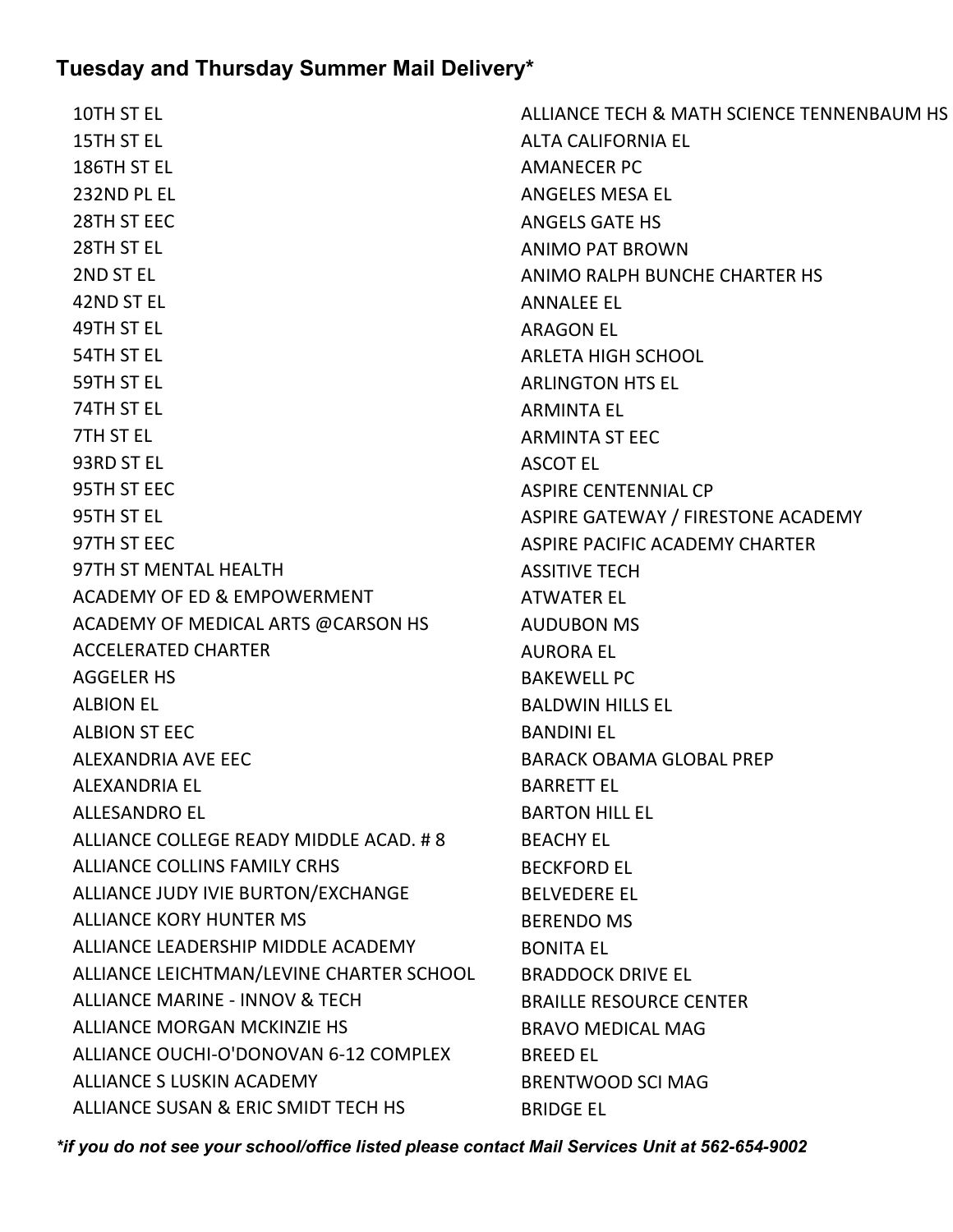BROADACRES EL BROCKTON EL BRYSON EL BURTON EL BYRD MS CABRILLO AVE EEC CABRILLO EL CAHUENGA EL CAL BURKE HS CALAHAN EL CALVERT EL CAMELLIA EL CANOGA PARK EEC CANOGA PARK EL CANOGA PARK HS CANTERBURY EL CANYON EL CAPISTRANO EL CARDENAS EL CARNEGIE MS CAROLDALE LEARNING CENTER CARSON EL CARSON HS CARVER MS CASTLEBAY LN EL CATSKILL EL CDS JOHNSTON CELERITY OCTAVIA CHARTER CENTER FOR ADVANCED LEARNING CENTER FOR MARINE STUDIES CENTRAL CITY VALUE HS CHASE EEC CHASE EL CHATSWORTH EL CHATSWORTH HS CHAVEZ EL CHAVEZ LA-TEACHER PREP ACAD CIENEGA EL

CISNEROS LEARNING ACADEMY CITY OF ANGELS SCHOOL CLIFFORD EL COCHRAN MS COEUR D ALENE EL COLISEUM EL COLLEGE READY ACADEMY # 5 COLUMBUS MS COMMONWEALTH EL COMMUNITY CHARTER PREP ACADEMY COMMUNITY MAGNET CHARTER EL COWAN EL CRENHSAW ARTS-TECHNOLOGY HS CRENHSAW HS CRESTWOOD EL CRUZ EEC CURTISS MS DANA MS DAYTON HEIGHTS EEC DAYTON HEIGHTS EL DEARBORN EL DEL AMO EL DEVONSHIRE CDS DODSON MS DOLORES EEC DOLORES EL DORRIS PLACE EL DORSEY HS DR OWEN LLOYD KNOX EL DREW MS DYER EL DYMALLY HS EAGLE TREE HS EAST CLASSIFIED PERSONNEL EAST L.A. OCCUPATIONAL CENTER EAST LA SERVICE CENTER EASTMAN EEC EASTMAN EL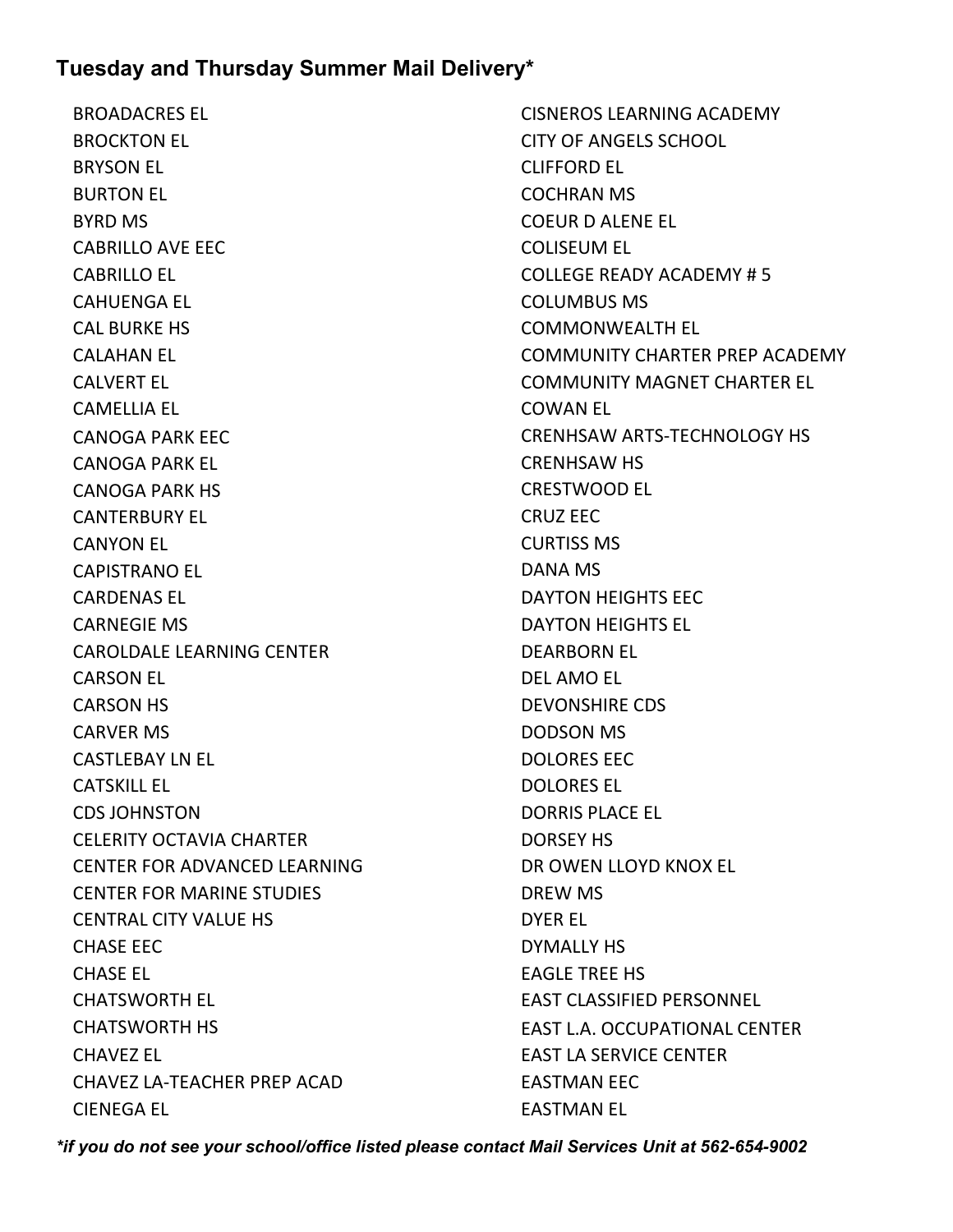EDISON MS EINSTEIN HS EL DORADO EL EL SERENO EEC EL SERENO EL EL SERENO MS ELYSIAN HEIGHTS EL EMERSON MS EQUITAS ACADEMY CHARTER SCH EVERGREEN EEC EVERGREEN EL EVERGREEN HS FAIRBURN EL FARMDALE EL FENTON STEM FERNANGELES EL FIGUEROA EL FIRST EL FLETCHER DR EL FLORENCE AVE EL FRANK DEL OLMO ELEM FRANKLIN EL FULLBRIGHT EL FULTON COLLEGE PREP GABRIELLA CHARTER SCHOOL GABRIELLA CHARTER SCHOOL #2 GAGE MS GARDENA EEC GARDENA HS GATES EL GATES ST EEC GERMAIN EL GLASSELL PARK EEC GLASSELL PARK EL GLEDHILL EL GLEDHILL STREET EEC GLEN ALTA EL GLENFELIZ BLVD EEC

GLENFELIZ BLVD EL GLENWOOD EL GLOBAL EDUCATION ACADEMY 2 GOETHE INTERNATIONAL CS GRAHAM EEC GRAHAM EL GRIDLEY EL GRIFFIN EL HADDON AVE EEC HADDON EL HALLDALE EL HARBOR SERVICE CENTER HARDING EL HARMONY EL HART ST EL HARTE MS HARVARD EL HAZELTINE EL HERRICK EL HILLCREST DR EL HILLSIDE EL HOBART BLVD EEC HOBART BLVD EL HOLMES EEC HOLMES EL HOLMES MS HOOPER EEC HOOPER EL HOOPER NEW PC HOOVER EL HORACE MANN MS HUBBARD EL HUNTINGTON DR EL HUNTINGTON PK HS HYDE PARK EEC HYDE PARK MENTAL HEALTH INDEPENDENCE EL INGENIUM CH SCHOOL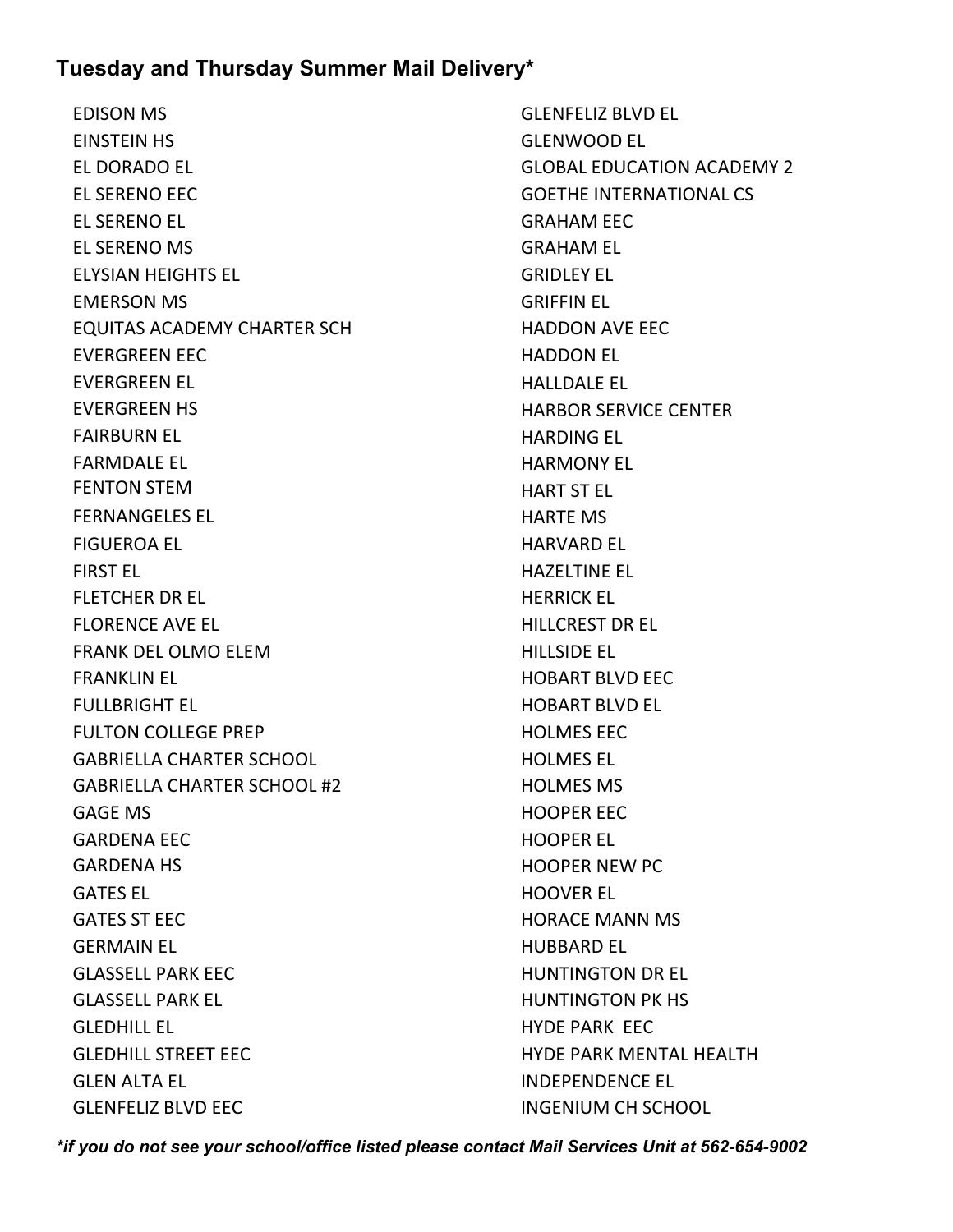INGENIUM CHARTER MS INTERNATIONAL STUDIES MS IRVING MS ITD-ELECTRONICS & COMPUTER REPAIR ITD-TELEPHONE UNIT IVANHOE EL IVY ACADEMIA JAMES JORDAN MS JEFFERSON HS JONES EL KENTER CANYON EL KENTWOOD EL KIM EL KING JR EL KING MS KINGSLEY EL KIPP PHILOSOPHERS ACADEMY KITTRIDGE EL KORENSTEIN EL LA LEADERSHIP CHARTER ACADEMY LA SALLE EL LAFAYETTE PARK PC LAKE ST PC LANGDON EL LASSEN LAWRENCE MS LEAPWOOD EL LEE EL LEGACY HS STEAM LELAND EL LEWIS HS LEXINGTON AVENUE PC LIBERTY EL LIBRA ACADEMY LIGGETT EL LILLIAN ST EL LIMERICK EL LINCOLN HS

LIZARRAGA ES LOCAL DISTRICT EAST LOCAL DISTRICT EAST NURSING/PSA LOCAL DISTRICT EAST PSYCH SERVICES LOCAL DISTRICT EAST SPECIAL ED SERVICES LOCAL DISTRICT NORTHEAST LOCAL DISTRICT NORTHEAST GATE LOCAL DISTRICT NORTHEAST NURSING LOCAL DISTRICT NORTHEAST PSA, & PUPIL LOCAL DISTRICT NORTHEAST PSYCH SERVICES LOCAL DISTRICT NORTHEAST SPECIAL ED SERVICES LOCKWOOD EL LOGAN EEC LOGAN EL LORETO EL LOS ANGELES EL LOS FELIZ CHARTER SCHOOL FOR ARTS LOS FELIZ EL LOYOLA VILLAGE EL M & O SOUTH 1 M&O CENTRAL 2 M&O NORTH 2 M&O SOUTH 2 MACARTHUR PARK PC MADISON EL MAGNOLIA EL MAGNOLIA SCIENCE ACADEMY 3 MALABAR EL MANCHESTER EL MANHATTAN PL EL MANN CDS MANUAL ARTS SERVICE CENTER MAPLE PC MARHSALL HS MARINA DEL REY MS MARINA EEC MARIPOSA-NABI PC MARLTON SPECIAL ED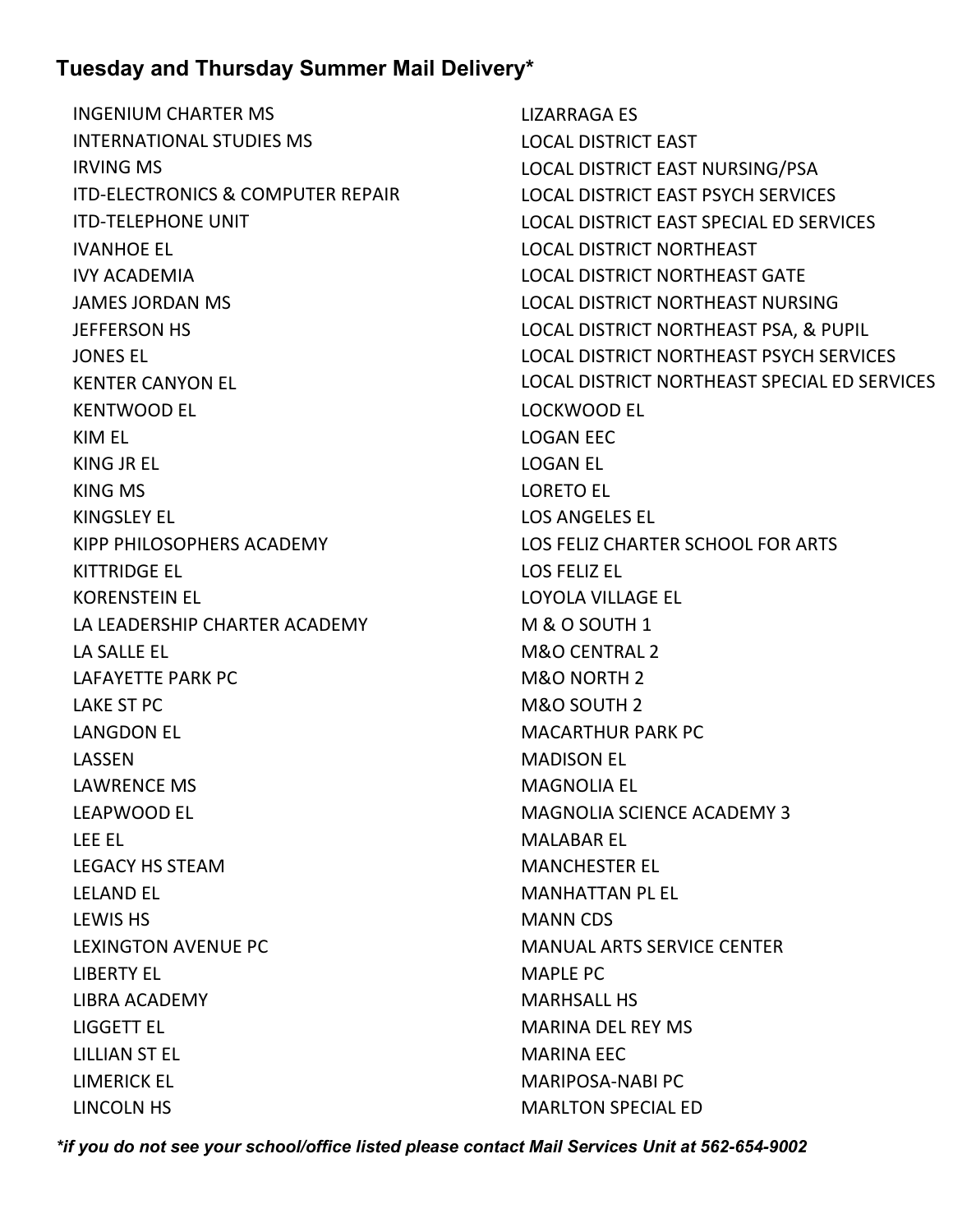MARQUEZ EL MARQUEZ HS MATRIX FOR SUCCESS ACADEMY MAYBERRY EL MCALISTER HS-CARONDELET/CYESIS MCAULIFFE EEC MCKINLEY AVE EL MENDEZ LC SCHOOL OF MATH & SCIENCE MEYLER AVE MICHELLE OBAMA EL MICHELTORENA EL MID-CITIES CLASSIFIED PERSONNEL MIDDLETON EL MIDDLETON NEW PC MILES AVENUE EEC MILES EL MILLER EL MIRAMONTE EEC MIRAMONTE EL MONETA HS MONROE HS MONTAGUE EL MONTARA EL MOORE MATH SCIENCE TECH MORNINGSIDE EL MULTICULTURAL LEARNING CENTER MULTNOMAH EL MURCHISON EEC MURCHISON EL N.E.W. ACADEMY CANOGA PARK NAVA COLLEGE PREPARATORY ACADEMY NAVA SCH. OF ARTS & CULTURE MS NEVADA EL NEVIN EL NEW VILLAGE GIRLS ACADEMY NEW HEIGHTS CH SCH NEW LOS ANGELES CHARTER ELEM SCH NEW MS PATHWAY

NEWMAN NUTRITION CENTER NIGHTINGALE MS NOBEL MS NOBLE AVENUE EEC NOBLE EL NORTH VALLEY MILITARY INST. NORTH VALLEY SERVICE CENTER NORTHRIDGE ACADEMY HS O MELVENY EL OCEAN CHARTER SCHOOL ODYSSEY HS OLGUIN HS OLIVE VISTA MS OLYMPIC PRIMARY CENTER OPEN CHARTER SCHOOL OSCEOLA EL OT/PT CLINIC OUR COMMUNITY CHARTER SCH OWENSMOUTH HS PACIFIC BOULEVARD EL PACIFIC PALISADES EL PACOIMA MS PACOIMA SKILLS/ EAST VALLEY HS PALISADES CHARTER HS PANORAMA CITY EL PANORAMA H S PARENT COMMUNITY SERVICES BR PARK WESTERN EL PARK WESTERN PL EEC PARMELEE EL PARTHENIA EL PASEO DEL REY NAT SC MG PIO PICO MS PLASENCIA EL PLAYA DEL REY EL PLAYA VISTA EL PLUMMER EL POINT FERMIN EL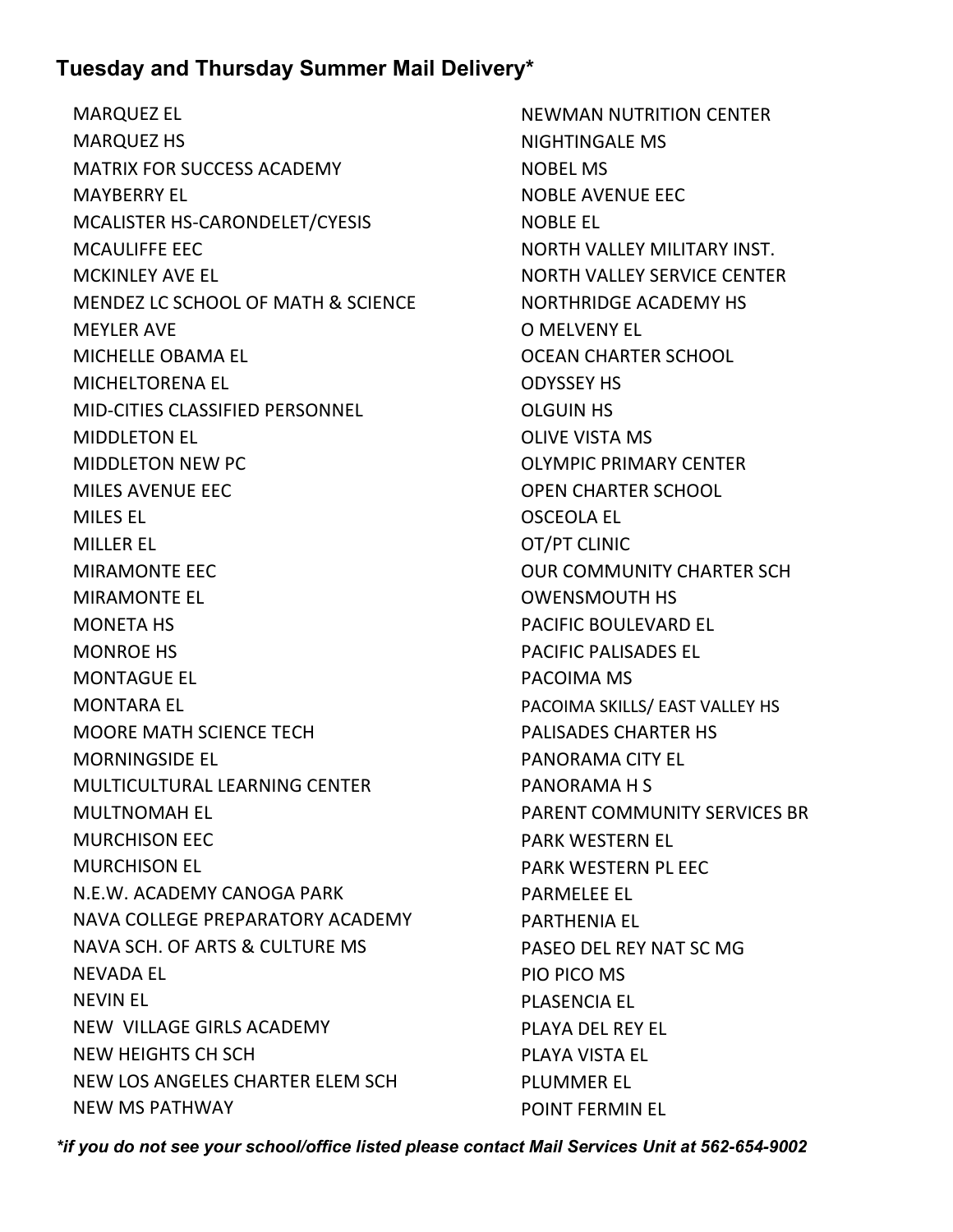POLITI EL POLYTECHNIC HS PORT OF LOS ANGELES HS PORTER RANCH COMM. PRMRY ACDMY FOR SUCCESS SC PROJECT UNIT SOUTH PUC CAL ACADEMY FOR LIBERAL STUDIES PUC EARLY COLLEGE ACADEMY PUC MILAGRO CHARTER/ EXCEL PUC SANTA ROSA CHARTER PUEBLO DE L.A. HS PUENTE CHARTER RADIO UNIT RAMONA EL RAMONA HS RANCHITO EL RAYMOND AVE EL RENAISSANCE ARTS ACADEMY REVERE MS RFK COMM SCH WELCOME CENTER RFK-AMBASADOR SC FOR GLOBAL STUDIES RFK-AMBASSADOR SCH-GLBL LDRSHP RFK-LOS ANGELES HS FOR THE ARTS RFK-NEW OPEN WORLD RFK-SCH VISUAL ARTS&HUMANITIES RFK-UCLA COMUNITY SCHOOL RIDE EL RILEY EAST HS RILEY HS/GARDENA RIVERA LEARNING COMPLEX ROBERTI EEC RODIA HS ROSA PARKS LEARNING CENTER ROSCOE EL ROSCOMARE EL ROSEMONT AVE EEC ROSEMONT EL ROWAN EL

RUSSELL EL SAN ANTONIO EL SAN ANTONIO HS SAN FERNANDO EEC SAN FERNANDO EL SAN FERNANDO INSTITUTE OF APPLIED MEDIA SAN FERNANDO MS SAN GABRIEL EL SAN MIGUEL EL SAN PEDRO HS SAN PEDRO MENTAL HEALTH@CABRILLO SAN PEDRO MST SANTANA ARTS ACADEMY SEPULVEDA MS SHARP EL SHERIDAN ST SHORT EL SIERRA PARK EL SIERRA VISTA SOTOMAYOR LEARNING ACADEMY SOUTH GATE HS SOUTH GATE MS SOUTH PARK EL SOUTH SHORES EL MAG SOUTHEAST HS SOUTHEAST MS SP ED SPCH/LANG ITINERANT INST STANFORD EL STANFORD PC STANLEY MOSK EL STATE EL STATE STREET EEC STELLA ACADEMY CHARTER SCH STERRY EL STEVENSON MS STONEHURST EL STONER EL STONEY POINT HS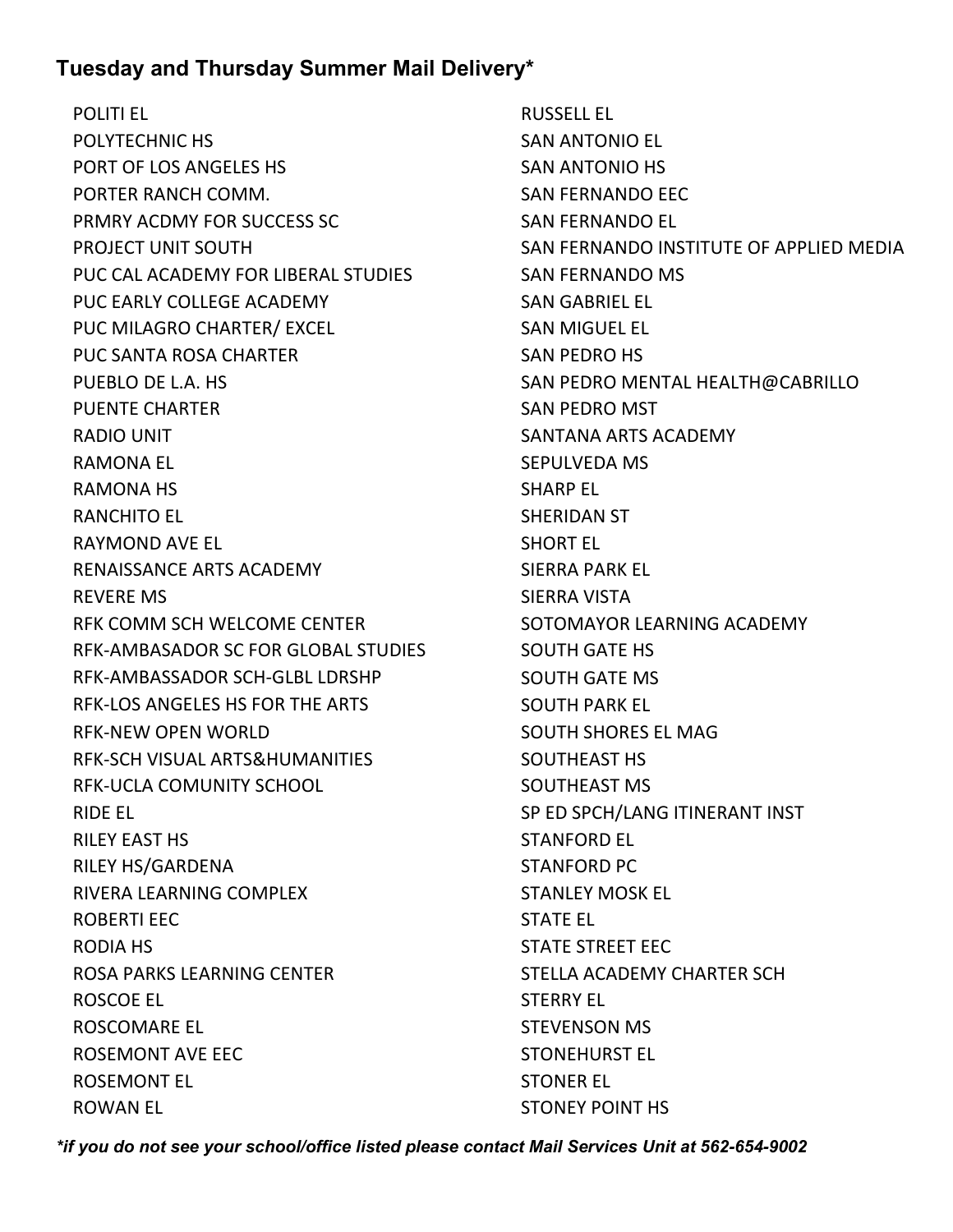STRATHERN ST EL STUDENT ASSESMENTS STUDENT RECORDS UNIT STUDENT TESTING WAREHOUSE SUN VALLEY CDS SUN VALLEY HS SUN VALLEY MS SUNNY BRAE EL SUPERIOR EL SUTTER MS SYLMAR BIOTECH ACADEMY SYLMAR EL SYLMAR HS SYLMAR LEADERSHIP ACADEMY SYNERGY CHARTER ACADEMY SYNERGY KINETIC ACADEMY #15 TAFT HS TEACH ACADEMY of TECHNOLOGIES THE ACADMEY OF ENVIRONMENTAL & SOCIAL POLICY WATTS LC CHARTER MS THE STUDIO SCHOOL THOREAU HS TOM BRADLEY ENVI SC & H CMS TOPEKA DR EL TOWNE EL TRINITY EL TRINITY STREET EEC TWEEDY EL UNIVERSITY HS UNIVERSITY PATHWAYS PUB. SERV. HS USC MEDICAL CENTER UTAH EL VALERIO EL VALLEY CHARTER MIDDLE SCH #15 VALOR ACAD CH HS VAN DEENE EL VAN NUYS/WVOC SERVICE CTR #7 VENA EL VERNON CITY EL

VICTORIA EL VIEW PARK CONTN HS VIEW PARK MS VIEW PARK PREP ACCEL CH SC EL. VINEDALE EL VINTAGE MATH/SCI MAG VIRGIL MS VISTA CHARTER MS #15 VISTA DEL VALLE DI ACADEMY VISTA MS VISUALLY HANDICAPPED VOX COLLEGIATE OF L.A. CHARTER WADSWORTH AVE EEC WADSWORTH EL WALNUT PARK EL WALNUT PARK MS WANDA MIKES EEC WARNER EL WATTS LRNG CTR CHARTER EL. SCH WEST VERNON EL WESTCHESTER HS/WESM WESTERN AVE EL WESTPORT HTS EL WESTSIDE LEADERSHIP MAGNET WESTWOOD EL WHITE EL WHITE MS WHITE POINT EL WILLENBERG SP ED CTR WILLOW EL WILSHIRE PARK EL WILSON HS WILTON PL EL WILTON PLACE EEC WINDSOR HILLS MAG WINNETKA EL WISDOM EL